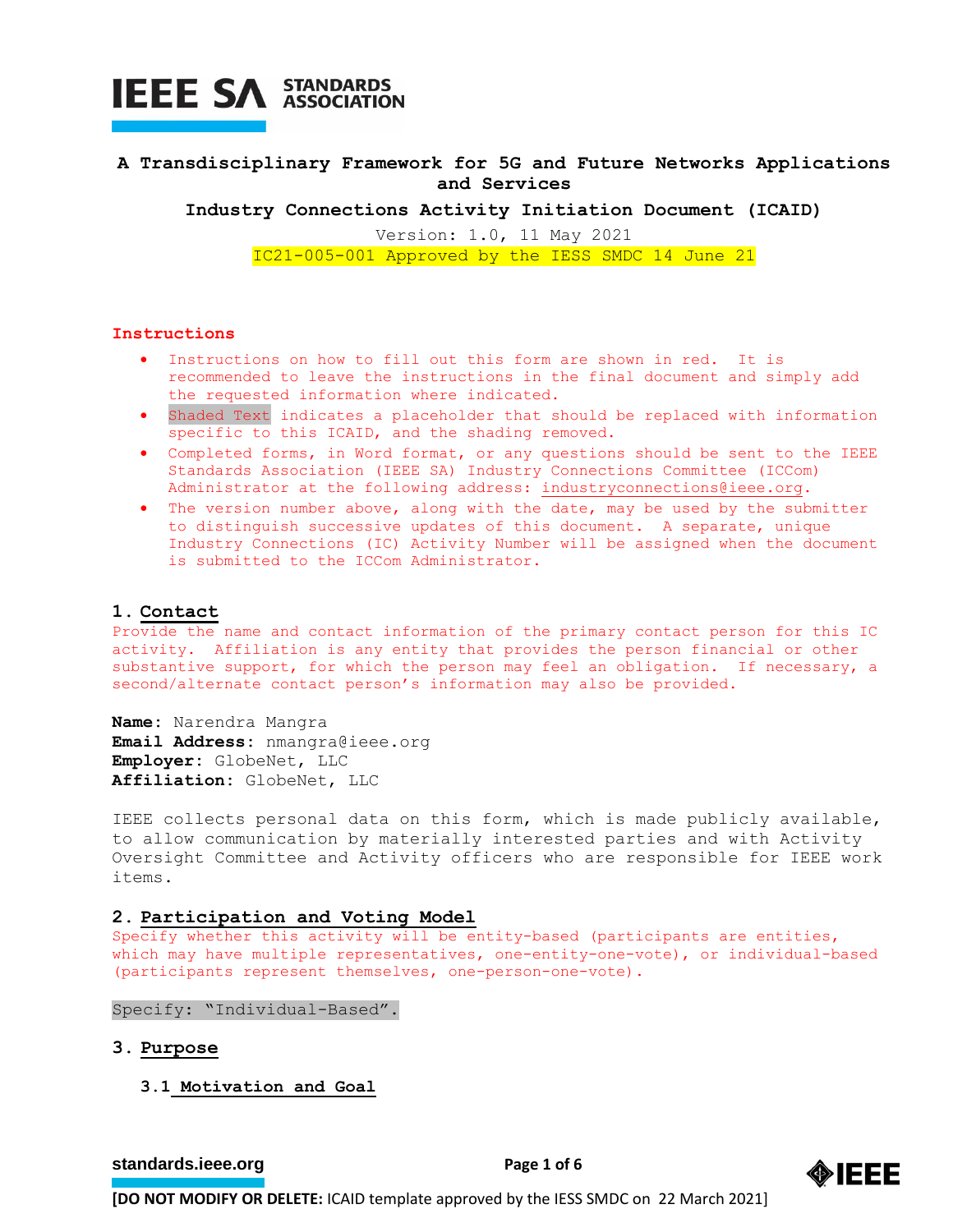# **IEEE SA STANDARDS**

Briefly explain the context and motivation for starting this IC activity, and the overall purpose or goal to be accomplished. Describe the motivation and goal. Until now, most of the communication designs/architecture have taken a bottom-up approach wherein the applications are made to fit the underlying physical layer. The ecosystem that gets developed thus gets rigid and it becomes very difficult to introduce newer components and to an extent even understand the implications of each component in the overall architecture and design.

Thus it is proposed that we develop a structured sustainable communication framework that is flexible, adaptable, and scalable for newer ecosystems and The framework is intended to be formulaic and can be extended for different ecosystems and may be used by governments, industry, and academia. It highlights both the areas of interest and gaps that should also be considered.

- (Business Focus) Ecosystem of Ecosystems -- what do we need within and among ecosystems
	- o Includes industry structure and competitor analysis, e2e supply chain, concepts. The ecosystem stage represents set(s) of industries
- (Technical Focus) Network of Networks what do we need to provide anticipated ecosystem needs (and how do we deploy with extension)
	- o Use case categories and network operations enhancements to provide generalized 5G drivers and enablers (and deployment guide by extension – may drive link budgets for design work). Sec 4.2.1..2.2.5 breaks down what you need for deployments ( Second Edition of Future Networks INGR Application and Services Framework)
	- o Key Network components enable current / future technology equipment capabilities. May also enable some compensation, e.g. circumvent core/edge capabilities with additional RAN capabilities (should match with the bullet above)
- (Governance/Business Focus) Function of Functions -- how do we use the Applications Driven Framework more effectively
	- o Strategic/Tactical inc pilots and other initiatives to improve economic development, quality of life, attractiveness/retention of residents (employees), new markets, expanded offerings, etc
	- o Operational ranges from basic functionality to competitiveness

## **3.2 Related Work**

Provide a brief comparison of this activity to existing, related efforts or standards of which you are aware (industry associations, consortia, standardization activities, etc.). Describe the related work.

## **[standards.ieee.org](http://standards.ieee.org/)**<br> **Page 2 of 6**

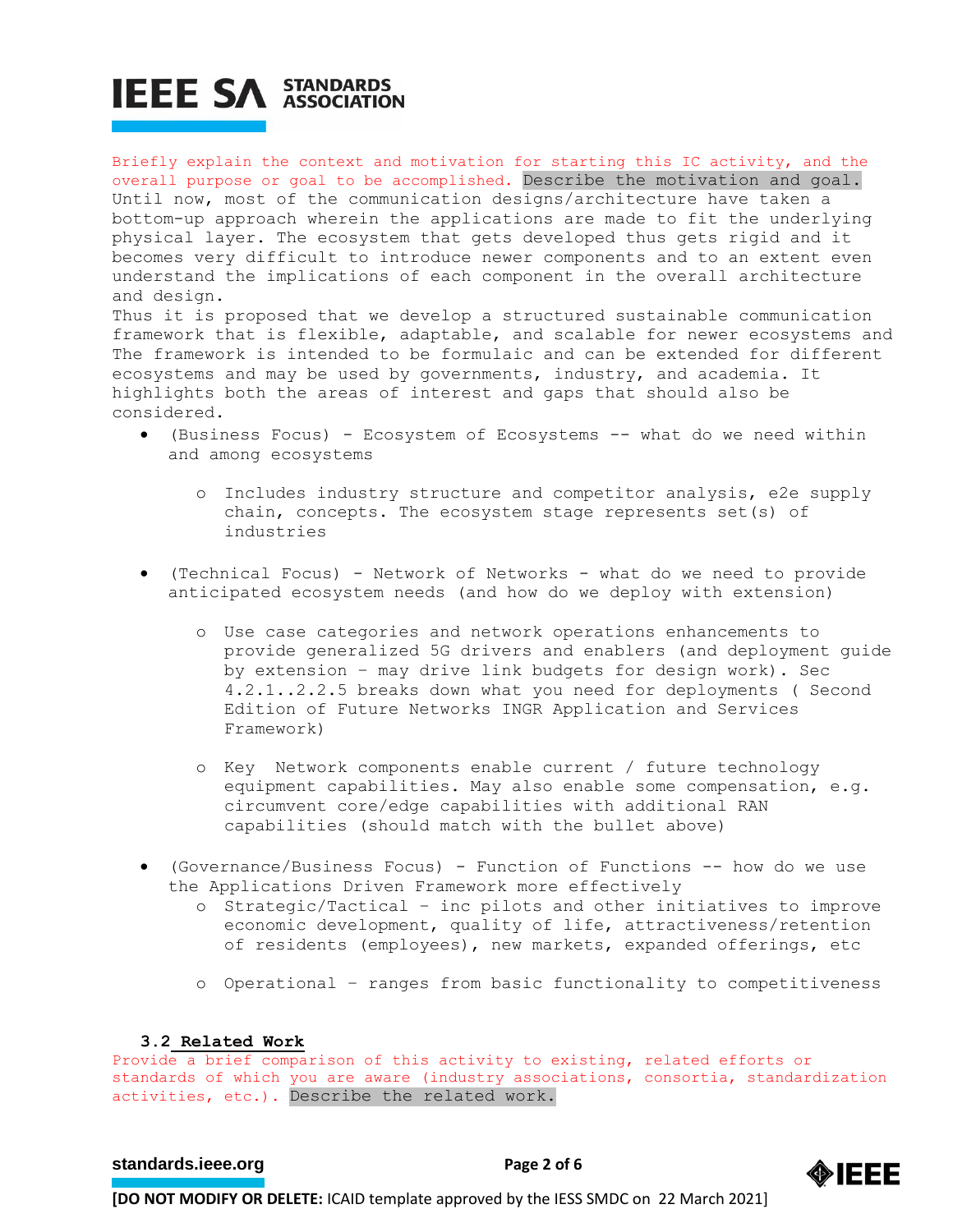

- IEEE INGR Application and Services Framework
- P1950.1 Standard for Communications Architectural Functional Framework for Smart Cities
- IEEE Public Safety Task Force
- ICNAID IC20-018 Transforming the Telehealth Paradigm: Sustainable Connectivity, Accessibility, Privacy, and Security for All

#### **3.3 Previously Published Material**

Provide a list of any known previously published material intended for inclusion in the proposed deliverables of this activity.

List the previously published material, if any.

#### **3.4 Potential Markets Served**

Indicate the main beneficiaries of this work, and what the potential impact might be. Describe the potential markets.

• Any communication ecosystem and architecture

#### **3.5 How will the activity benefit the IEEE, society, or humanity?**

● Achieve IEEE's goal of developing a transdisciplinary framework that is flexible, scalable, and adaptable.

● New projects to be delivered across diverse sectors

● New activities, projects, programs can be the outcome of the program. This is an excellent opportunity to extend the reach and depth of 5G enabled applications and services across several industries.

#### **4. Estimated Timeframe**

Indicate approximately how long you expect this activity to operate to achieve its proposed results (e.g., time to completion of all deliverables). 2 Years ( 2023)

#### **Expected Completion Date:** 6/2023

IC activities are chartered for two years at a time. Activities are eligible for extension upon request and review by ICCom and the responsible committee of the IEEE SA Board of Governors. Should an extension be required, please notify the ICCom Administrator prior to the two-year mark.

#### **5. Proposed Deliverables**

Outline the anticipated deliverables and output from this IC activity, such as documents (e.g., white papers, reports), proposals for standards, conferences and workshops, databases, computer code, etc., and indicate the expected timeframe for each.

Specify the deliverables for this IC activity, please be specific.

## **[standards.ieee.org](http://standards.ieee.org/)**<br> **Page 3 of 6**

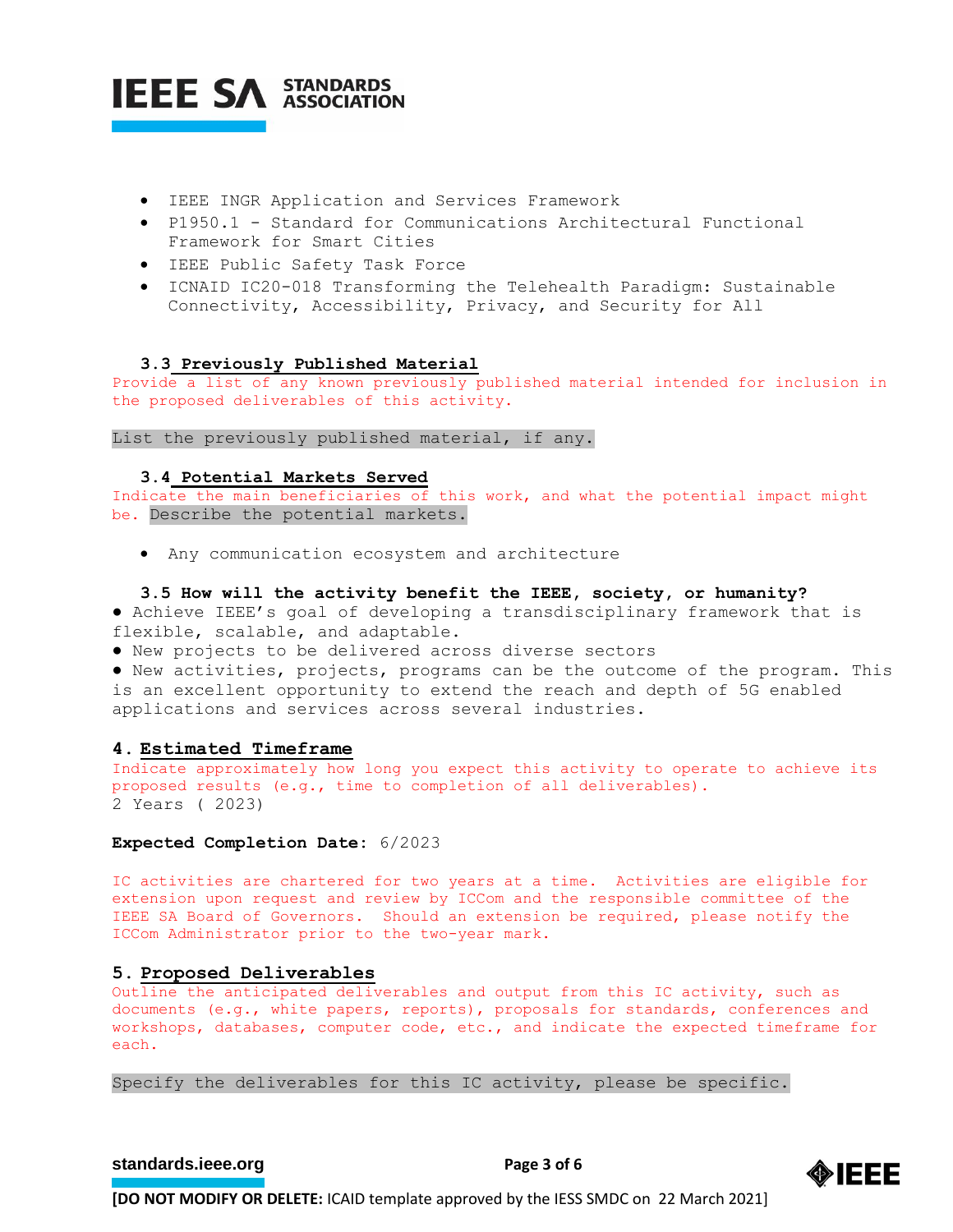

There will be multiple deliverables:

- 1) Identifying gaps in existing standards
- 2) New PARs based on the gaps
- 3) Identification of Recommended Practices
- 4) Workshops and Events
- 5) Webinars
- 7) Reports
- 8) Collaboration initiatives (refer to Clause 3.2)
- 9) Designing and building working prototypes that will be tested on field

#### **5.1 Open Source Software Development**

*Indicate whether this IC Activity will develop or incorporate open source software in the deliverables. All contributions of open source software for use in Industry Connections activities shall be accompanied by an approved IEEE Contributor License Agreement (CLA) appropriate for the open source license under which the Work Product will be made available. CLAs, once accepted, are irrevocable. Industry Connections Activities shall comply with the IEEE SA open source policies and procedures and use the IEEE SA open source platform for development of open source software. Information on IEEE SA Open can be found at [https://saopen.ieee.org/.](https://saopen.ieee.org/)* 

Will the activity develop or incorporate open source software (either normatively or informatively) in the deliverables?: (To be determined)

#### **6. Funding Requirements**

Outline any contracted services or other expenses that are currently anticipated, beyond the basic support services provided to all IC activities. Indicate how those funds are expected to be obtained (e.g., through participant fees, sponsorships, government or other grants, etc.). Activities needing substantial funding may require additional reviews and approvals beyond ICCom.

Specify funding requirements and sources, if any.

No expenses anticipated apart from the basic support

#### **7. Management and Procedures**

#### **7.1 Activity Oversight Committee**

Indicate whether an IEEE Standards Committee or Standards Development Working Group has agreed to oversee this activity and its procedures.

**Has an IEEE Standards Committee or Standards Development Working Group agreed to oversee this activity?:** No

If yes, indicate the IEEE committee's name and its chair's contact information.

**IEEE Committee Name:** Committee Name **Chair's Name:** Full Name

#### **[standards.ieee.org](http://standards.ieee.org/) EXECUTE: Page 4 of 6**

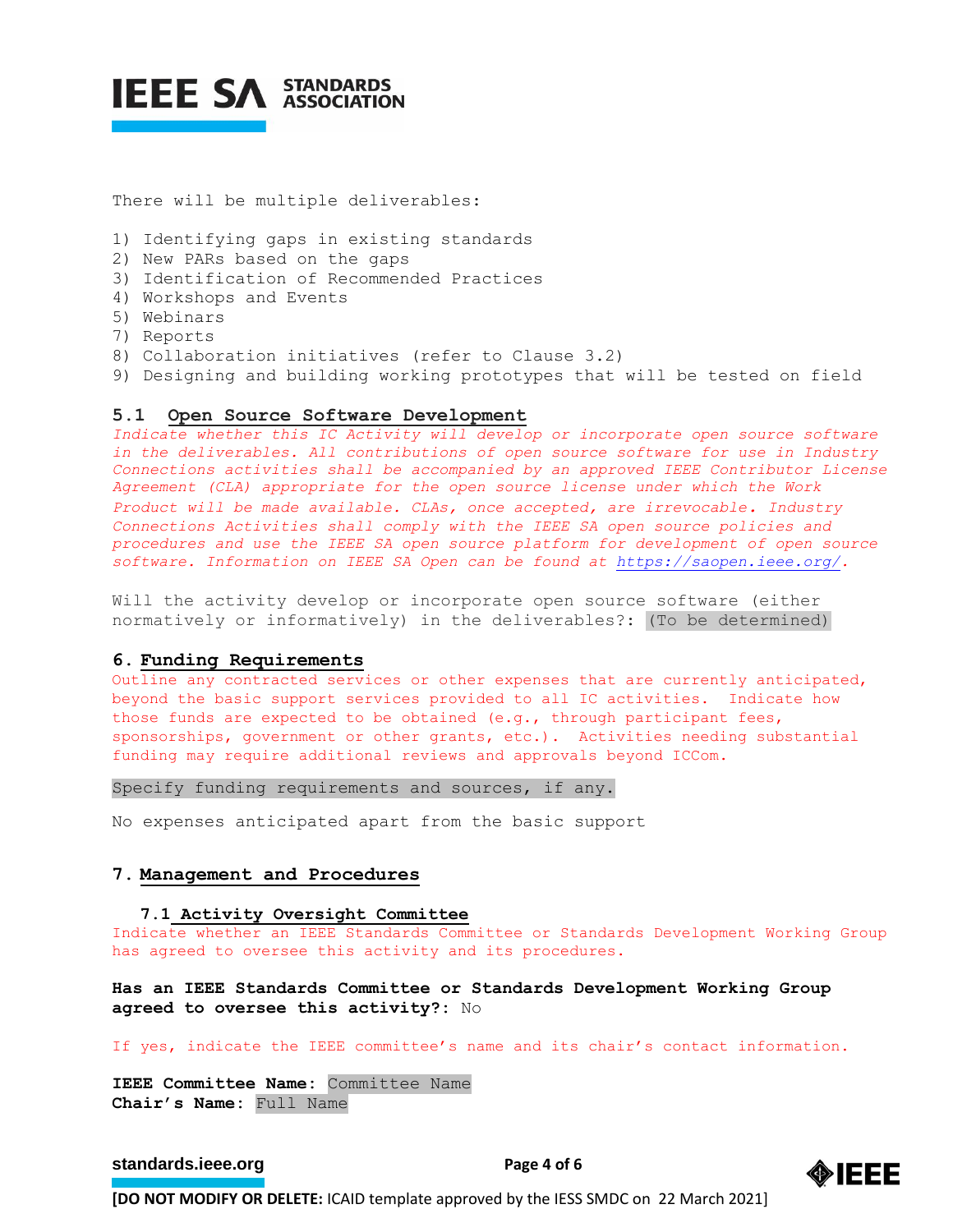## **IEEE SA STANDARDS**

#### **Chair's Email Address:** who@where

Additional IEEE committee information, if any. Please indicate if you are including a letter of support from the IEEE Committee that will oversee this activity.

IEEE collects personal data on this form, which is made publicly available, to allow communication by materially interested parties and with Activity Oversight Committee and Activity officers who are responsible for IEEE work items.

#### **7.2 Activity Management**

If no Activity Oversight Committee has been identified in 7.1 above, indicate how this activity will manage itself on a day-to-day basis (e.g., executive committee, officers, etc).

Briefly outline activity management structure. Executive Committee of this program will manage the activities.

#### **7.3 Procedures**

Indicate what documented procedures will be used to guide the operations of this activity; either (a) modified baseline *Industry Connections Activity Policies and Procedures,* (b) Standards Committee policies and procedures accepted by the IEEE SA Standards

Board, or (c) Working Group policies and procedures accepted by the Working Group's Standards Committee. If option (a) is chosen, then ICCom review and approval of the P&P is required. If option (b) or (c) is chosen, then ICCom approval of the use of the P&P is required.

Specify the policies and procedures document to be used. Attach a copy of chosen policies and procedures.

Industry Connections Activity Policies and Procedures Abridged Version

#### **Participants**

#### **8.1 Stakeholder Communities**

Indicate the stakeholder communities (the types of companies or other entities, or the different groups of individuals) that are expected to be interested in this IC activity, and will be invited to participate.

Service Providers, Semiconductor Manufacturers, OEMs, ODMS, Telcos, Technology Providers,

#### **8.2 Expected Number of Participants**

Indicate the approximate number of entities (if entity-based) or individuals (if individual-based) expected to be actively involved in this activity.

#### **[standards.ieee.org](http://standards.ieee.org/) EXECUTE: Page 5 of 6**